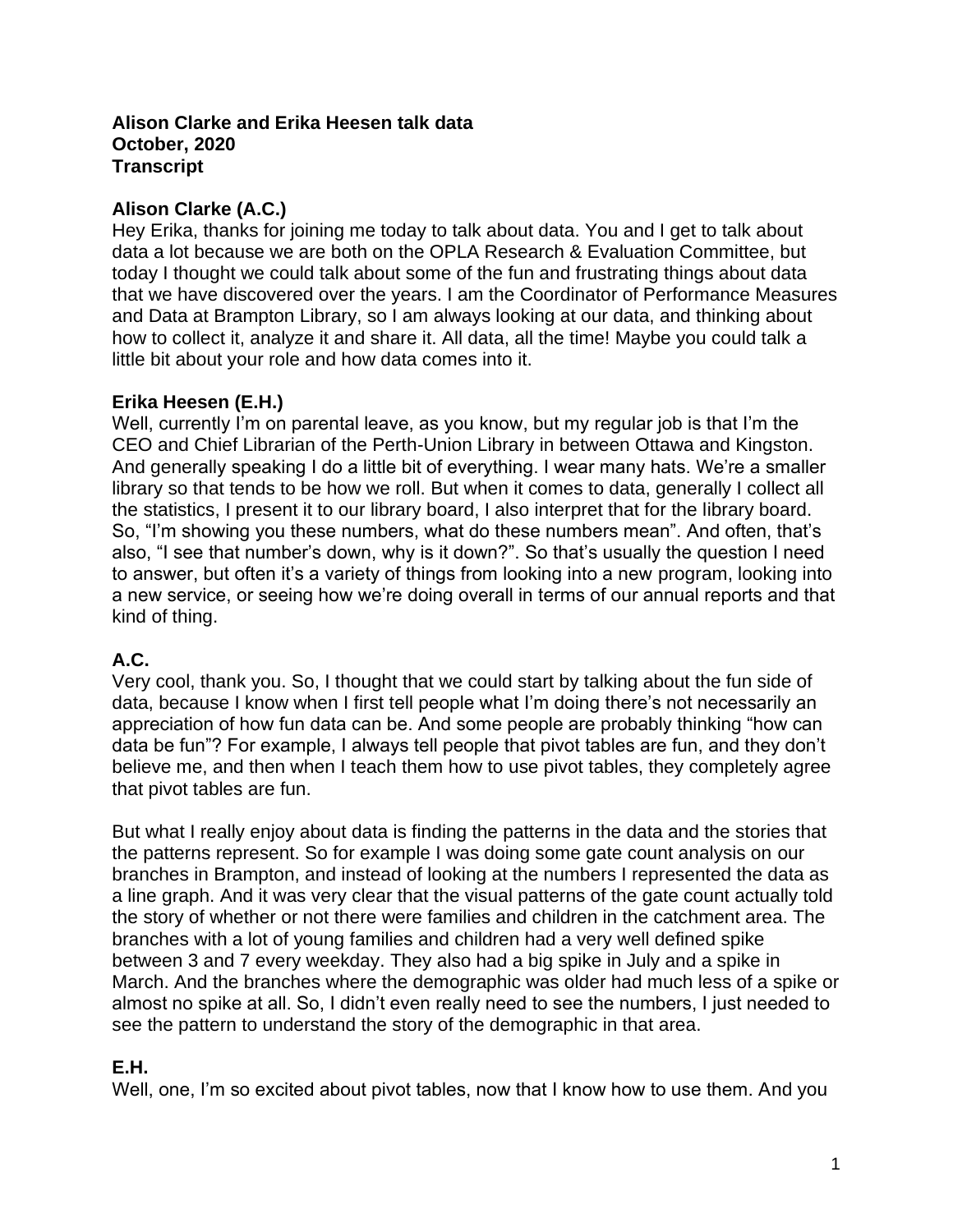introduced me to pivot tables. I was really excited about it. My husband actually told me, he's like "I get that you're excited about pivot tables and that's cool and I understand why they're exciting." But maybe there's a little bit of nerdy happiness there. But finding the story behind the data, you described it as patterns, but certainly looking at it and going, "ok this is what the numbers are saying, but what are they actually saying, what does that mean?" So for example, I was looking at our data for payment of fines, and who's paying fines and who's not. And generally speaking we found that a lot of the fines don't get paid at all, and they're just outstanding, and eventually we delete them and so on. But the story that tells also is that when people have a certain amount of fines they often just don't come back. They don't come back to the library at all, so they're not paying them, but they're also not using our services any more. So that becomes a story we tell if we're looking at going fine free. I know Brampton has done that with children's fines. So, that it also informs policy changes that we make. So why are we doing what we're doing? We have the story, and then we have it affect what we do.

### **A.C.**

Absolutely, evidence based decision making for sure. That is very cool. One of the other things I think people should know, and maybe they already know this, but mistakes can totally happen with data. Sometimes It's hard to get clean data. People will interpret questions in a completely different way than you expect. Even if you've tested it first, sometimes you'll get a response and think "hmm, I never thought this question could be interpreted in that way." And sometimes you just miscalculate. So, I was once convinced there was a baby boom in Brampton for a few weeks, because I missed some data in analysis of our summer learning numbers. And it wasn't until a discussion with a colleague who thought it was pretty suspect, that I went back and realized I'd completely missed some rows of data. So sadly, no baby boom in Brampton.

#### **E.H.**

I always go back to the whole GIGO principle - Garbage In, Garbage Out - that's where I see issues where data can be really frustrating, or it's not helping you the way you would expect. In a previous role I'd put together a survey that we were doing about patrons and one of the questions was around hours and the hours that we were open. We were trying to find out the hours they prefer, when people wanted to come in and that kind of thing. The way I phrased the question, and the way I had people answer the question, and it was a paper survey, that then a number of different branch staff were actually inputting into a spreadsheet. The way I phrased it and the way it got input meant the data was pretty much unusable. I was really sad - we had a few hundred responses which was great to have, but then it required a huge amount of time to just manually clean the data, and make it something that we could actually use and analyze. And if I'd thought about that end result when I was creating the survey, then that wouldn't have been the case. You have to have that; "this is what we want to know"; "this is what we're trying to get at"; "how do I make sure I"m getting the information I need to actually analyze it properly". And I find that with the program statistics, that's part as well. The annual survey for public libraries requires you to say "this is how many